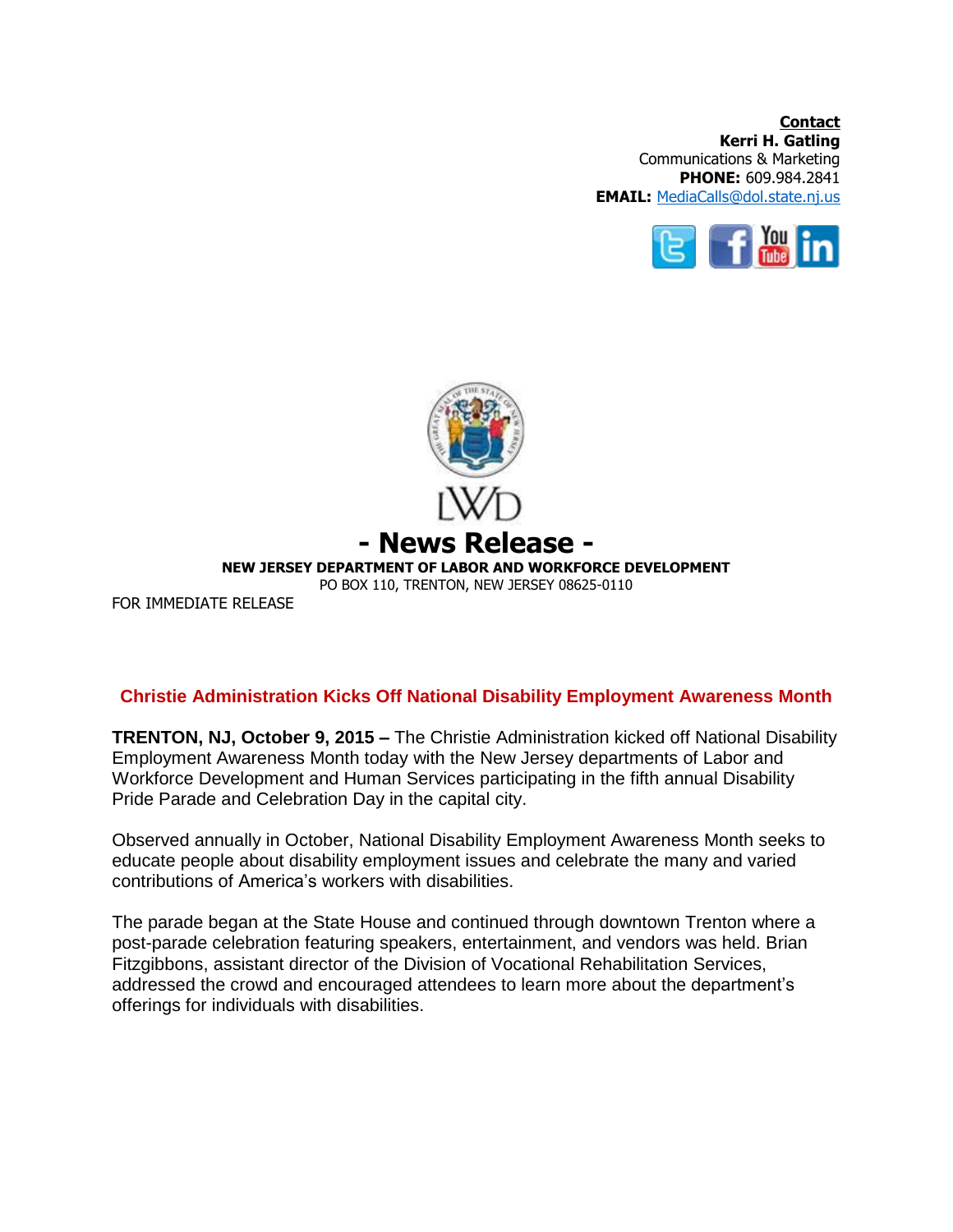

Brian Fitzgibbons (right), assistant director of the Division of Vocational Rehabilitation Services, talking to Charles J. Dodge (left), this year's Parade Marshal of the fifth annual New Jersey Disability Pride Parade.